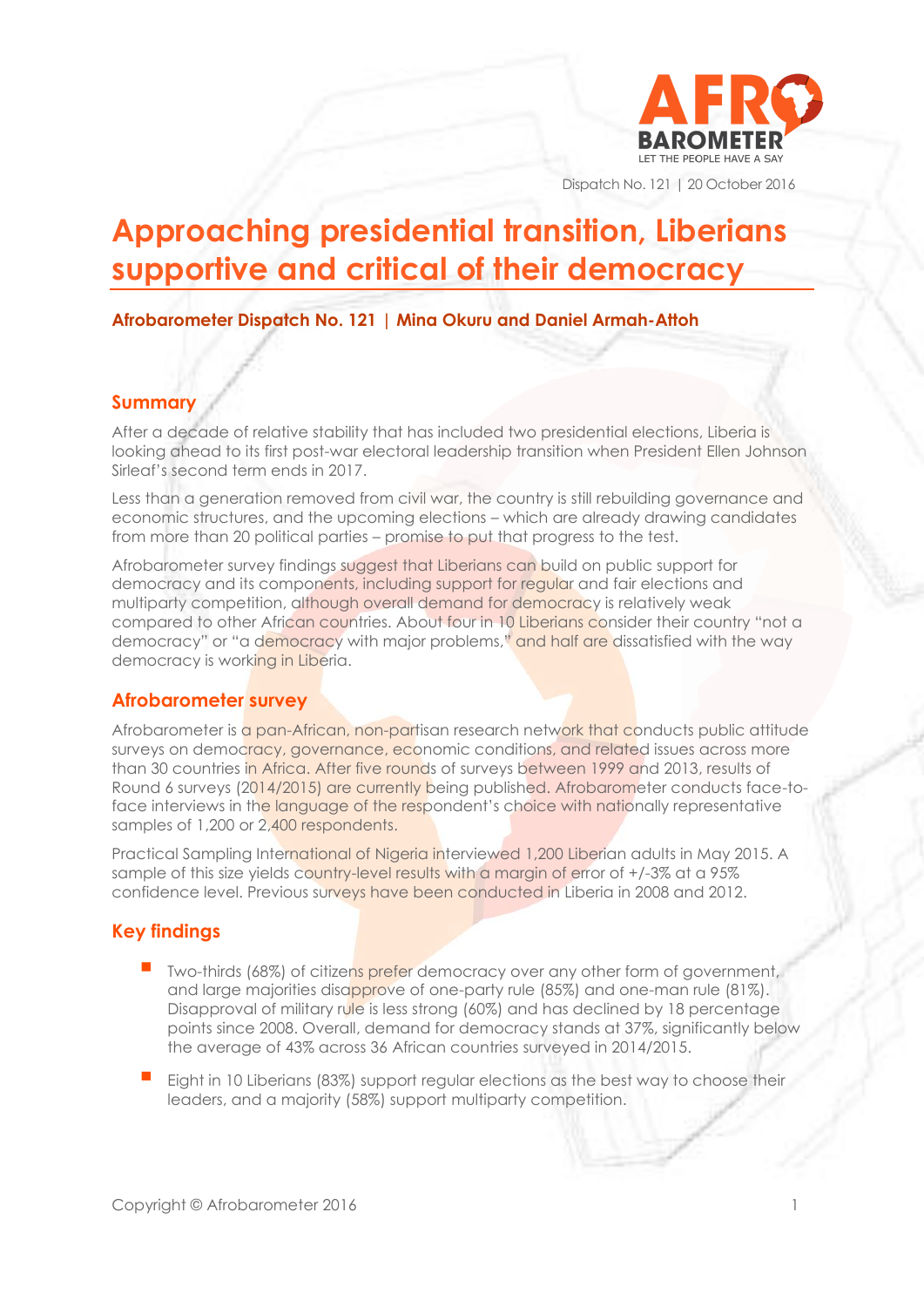

- Overwhelming majorities of Liberians say they feel free to choose whom to vote for (91%), to join any political organisation they wish (90%), and to say what they think (82%).
- Three-fourths (77%) of citizens support the news media's "watchdog" role, but they are about equally divided as to whether the media should have the freedom to publish whatever it wants or should be subject to government oversight. Support for media freedom has declined by 28 percentage points since 2008.
- Liberians are quite critical of the extent and quality of their democracy. Only about half (53%) consider the country a "full democracy" or a "democracy with minor problems." And the proportion of Liberians who rate their most recent national elections as "completely free and fair" or "free and fair, but with minor problems" has declined by 16 percentage points since 2008, to 54%. Half (50%) of all respondents say they are dissatisfied with how democracy is working in the country. Overall, perceived supply of democracy in Liberia is 35%, which matches the 36-country average.

#### **Demand for democracy in Liberia**

Afrobarometer gauges demand for democracy by examining citizens' preference for democracy over other political systems and disapproval of three non-democratic forms of government (one-party, one-man, and military rule).

#### *Preference for democracy*

With political conflict and instability still a recent memory, two-thirds (68%) of Liberians say they prefer democracy over any other form of government. This is an average level of support for democracy among 36 African countries surveyed in 2014/2015 (67%).

About one in 10 Liberians say that non-democratic systems can sometimes be preferable (9%), and similar proportions say the form of government doesn't matter (10%) or they don't know (13%) (Figure 1).



**Figure 1: Support for democracy** | Liberia | 2015

**Respondents were asked:** *Which of these statements is closest to your own opinion? Statement 1: Democracy is preferable to any other kind of government. Statement 2: In some circumstances, a non-democratic government can be preferable. Statement 3: For someone like me, it doesn't matter what kind of government we have.*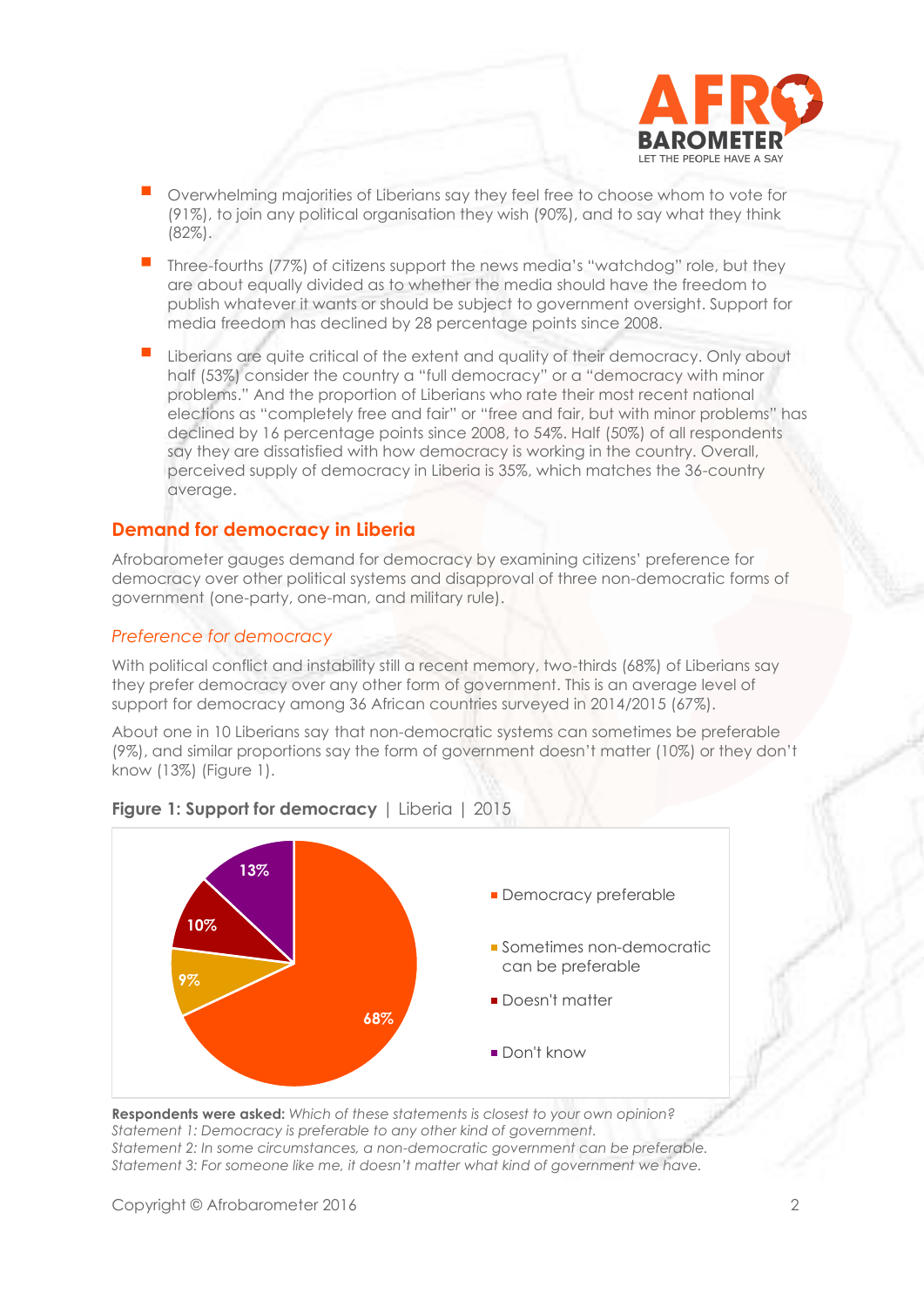

# *Rejection of non-democratic alternatives*

Liberians' general preference for democracy finds support in overwhelming public opposition to non-democratic forms of government. Large majorities of Liberians "disapprove" or "strongly disapprove" of one-party rule (85%) and one-man rule (81%) (Figure 2). A smaller majority (60%) disapprove of military rule, the seventh-lowest level of disapproval among the 36 countries surveyed in Afrobarometer Round 6 (2014/2015).





**Respondents were asked:** *There are many ways to govern a country. Would you disapprove or approve of the following alternatives: (a) Only one political party is allowed to stand for election and hold office? (b) The army comes in to govern the country? (c) Elections and House of Representatives are abolished so that the president can decide everything?*

Preference for democracy is stronger among urban (70%) than rural residents (65%); among men (73%) than women (63%); and among youth (68%) and adults (69%) than senior citizens (57%) (Table 1). Support for democracy increases with education, ranging from 46% of citizens with no formal education to 60% of those with primary schooling and 78% of those with at least a secondary education.

Similarly, urbanites, youth and adults, and respondents with at least a primary education are more likely to reject one-party rule than rural folks, the elderly, and the uneducated. Urban residents as well as youth and adults are more likely to disapprove of one-man rule than rural dwellers and senior citizens.

With regard to military rule, respondents residing in urban centres, youth, and citizens with at least a primary education are more accommodating of such a regime than rural dwellers, adults, and persons without education. This finding is worrying. Urbanites and the educated tend to be opinion leaders in society. Moreover, youth constituted a core mass in rebelgroup activities during the Liberian war and may be particularly susceptible to being drafted into activities aimed at undermining the country's democracy.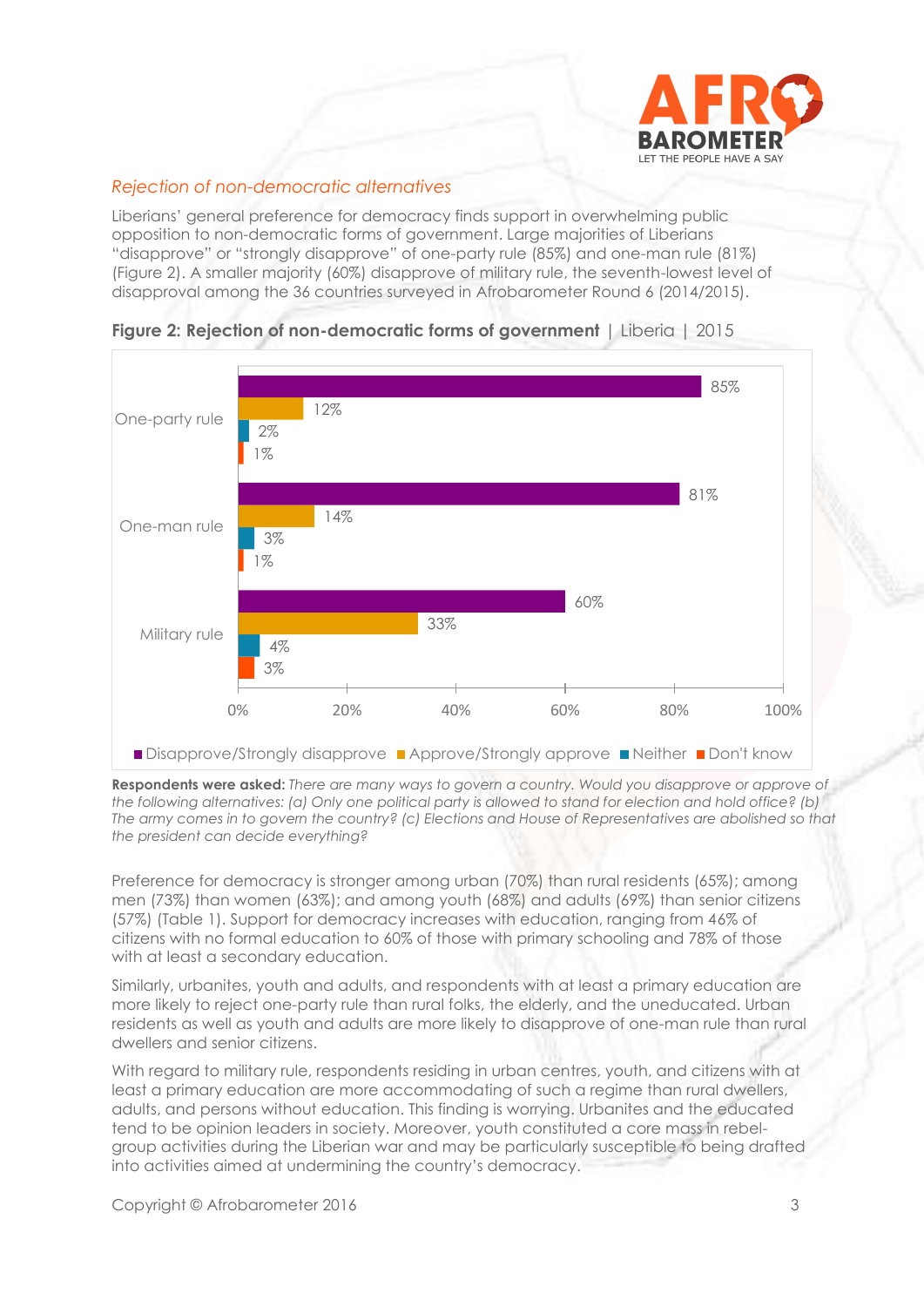

**Table 1: Components of demand for democracy** | by urban-rural residence, gender, age, and education | Liberia | 2015

|                              | <b>Prefer</b><br>democracy | Disapprove/<br><b>Strongly</b><br>disapprove of<br>one-party rule | Disapprove/<br><b>Strongly</b><br>disapprove of<br>one-man rule | Disapprove/<br><b>Strongly</b><br>disapprove of<br>military rule |
|------------------------------|----------------------------|-------------------------------------------------------------------|-----------------------------------------------------------------|------------------------------------------------------------------|
| Urban                        | 70%                        | 89%                                                               | 89%                                                             | 54%                                                              |
| Rural                        | 65%                        | 82%                                                               | 75%                                                             | 66%                                                              |
| Male                         | 73%                        | 85%                                                               | 82%                                                             | 60%                                                              |
| Female                       | 63%                        | 85%                                                               | 81%                                                             | 61%                                                              |
| Youth (18-35 years)          | 68%                        | 85%                                                               | 81%                                                             | 58%                                                              |
| Adults (36-60 years)         | 69%                        | 88%                                                               | 83%                                                             | 64%                                                              |
| Senior citizens (61+ years)  | 57%                        | 69%                                                               | 77%                                                             | 59%                                                              |
| No formal education          | 46%                        | 78%                                                               | 84%                                                             | 72%                                                              |
| Primary education            | 60%                        | 84%                                                               | 75%                                                             | 58%                                                              |
| Secondary/tertiary education | 78%                        | 88%                                                               | 84%                                                             | 58%                                                              |

**Respondents were asked:**

- *1. Which of these statements is closest to your own opinion?*
	- *Statement 1: Democracy is preferable to any other kind of government. Statement 2: In some circumstances, a non-democratic government can be preferable. Statement 3: For someone like me, it doesn't matter what kind of government we have.*
- *2. There are many ways to govern a country. Would you disapprove or approve of the following alternatives: (a) Only one political party is allowed to stand for election and hold office? (b) The army comes in to govern the country? (c) Elections and House of Representatives are abolished so that the president can decide everything?*

# *Trends in support for democracy, rejection of autocratic alternatives*

Table 2 shows changes in support for democracy and rejection of non-democratic alternatives from 2008 to 2015. On every indicator in each survey round, a majority of Liberians have favoured the "democratic" option.

Strikingly, however, public disapproval of military rule declined by 18 percentage points between 2008 and 2015, dropping to 60%. Disapproval of one-man rule and preference for democracy recorded smaller declines of 7 and 4 percentage points, respectively, while opposition to one-party rule increased by a marginal 3 percentage points.

#### **Table 2: Trends in support for democracy and rejection of autocratic alternatives**  | Liberia | 2008-2015

|                       | 2008 | 2012 | 2015 | <b>Change</b><br>2008-2015 |
|-----------------------|------|------|------|----------------------------|
| Prefer democracy      | 72%  | 81%  | 68%  | $-4%$                      |
| Reject one-party rule | 82%  | 90%  | 85%  | $+3%$                      |
| Reject one-man rule   | 88%  | 89%  | 81%  | $-7%$                      |
| Reject military rule  | 78%  | 79%  | 60%  | $-18%$                     |
|                       |      |      |      |                            |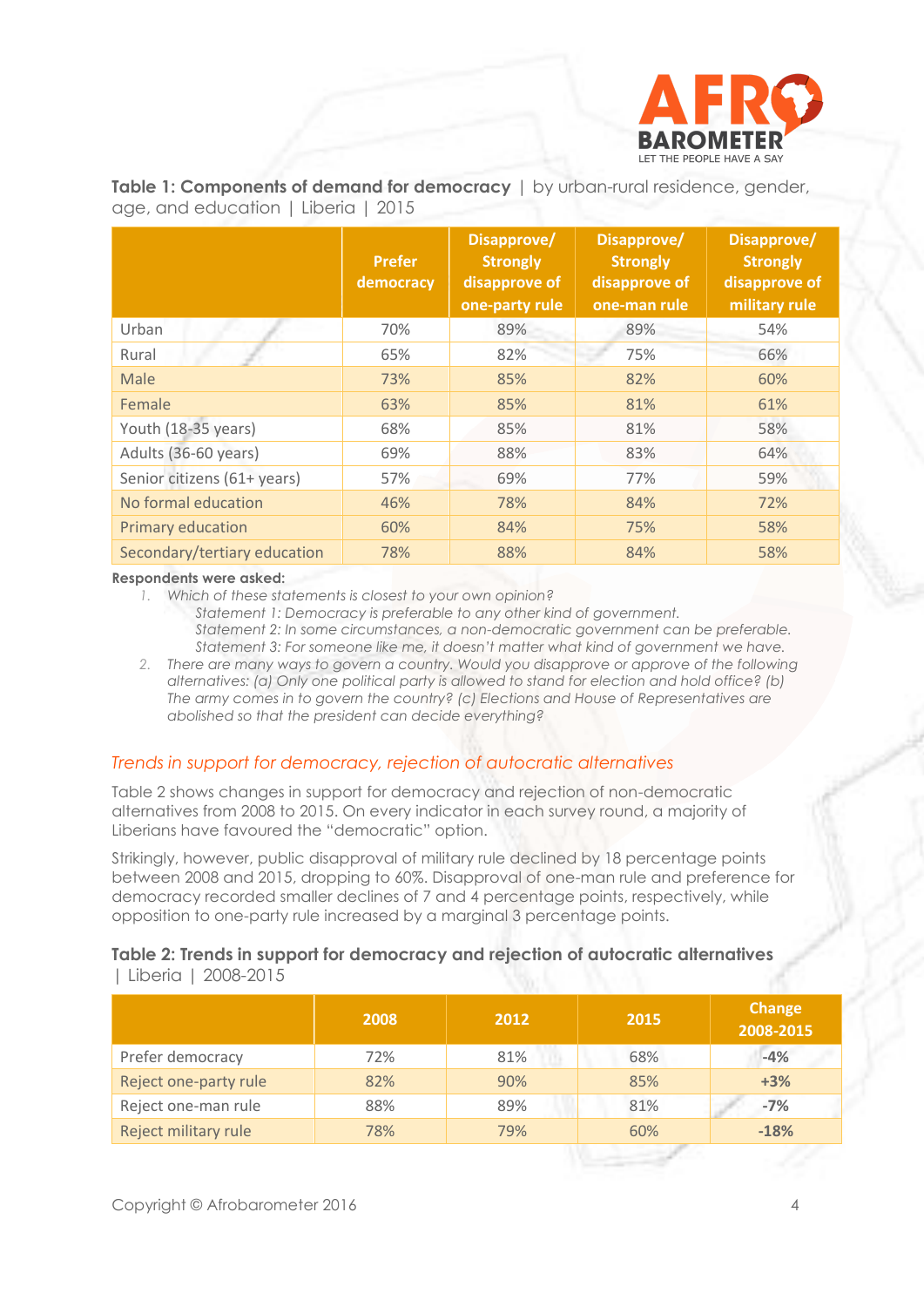

# *Measuring demand for democracy*

Afrobarometer calculates demand for democracy as the proportion of citizens who both prefer democracy over other political systems *and* reject all three non-democratic forms of government (one-man, one-party, and military rule). In Liberia, 37% of citizens hold these views of "true democrats" – fewer than average (43%) across 36 African countries surveyed in 2014/2015 (Figure 3).



#### **Figure 3: Demand for democracy** | 36 countries | 2014/2015

*Figure shows proportion of respondents who both prefer democracy and reject all three nondemocratic alternatives.*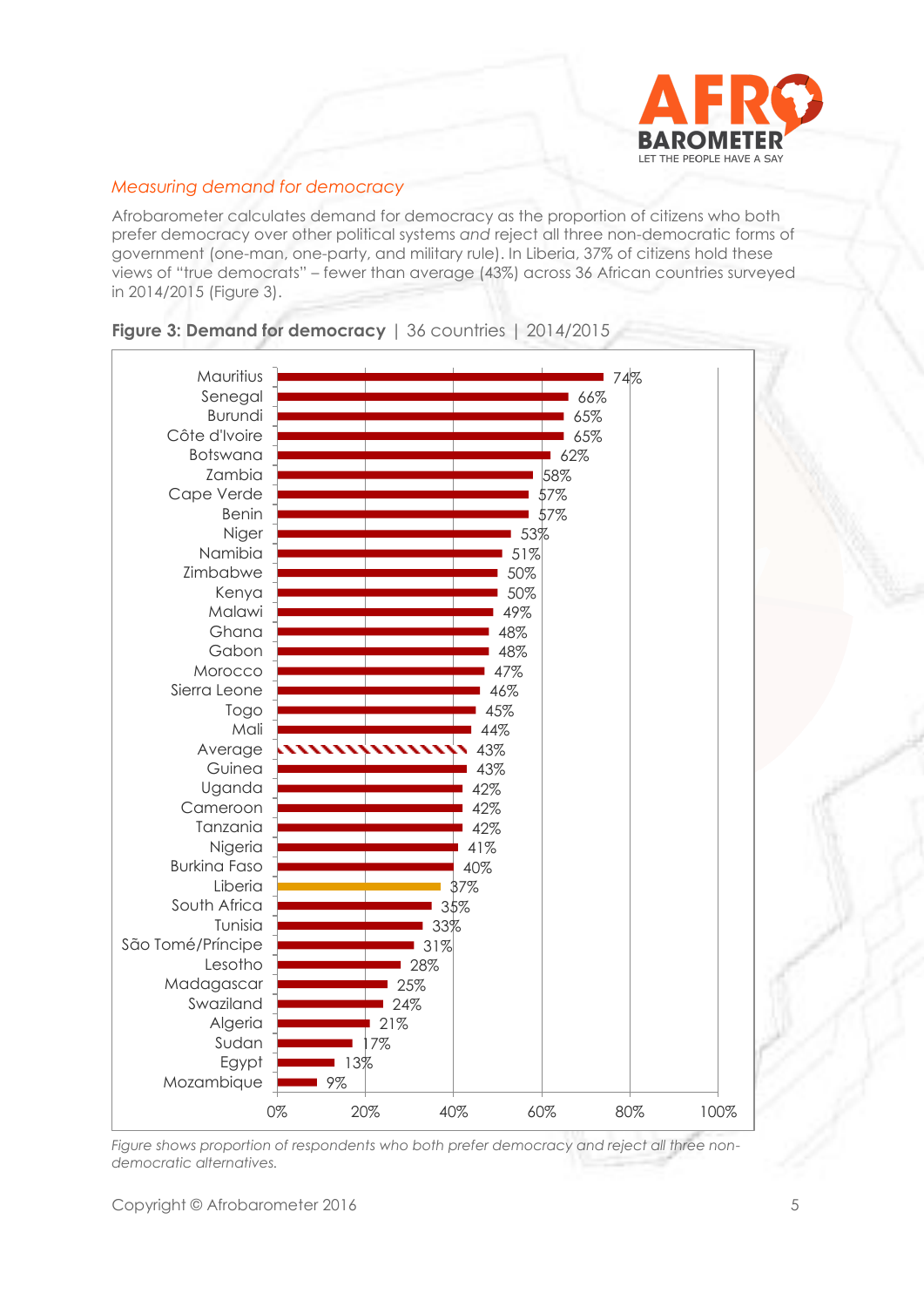

# **Democratic practices and freedoms**

Liberians' preference for democracy is complemented by widespread support for specific democratic practices, including the selection of leaders by ballot and multiparty competition. But while they affirm their personal and political freedoms, Liberians are divided as to the freedom the media should enjoy.

#### *Support for elections and multiparty competition*

The right to freely choose political leaders through the ballot box is widely considered a fundamental component of democracy. A large majority of Liberians (83%) agree – including 52% who "agree very strongly" – that leaders should be chosen through regular, open, and honest elections. Fewer than two in 10 (17%) believe that "since elections sometimes produce bad results, we should adopt other methods for choosing this country's leaders" (Figure 4).

While support for elections is overwhelming, a smaller majority favour multiparty competition. About six in 10 Liberians (58%) believe the country must have many political parties to provide citizens with "a real choice in who governs them," while a substantial minority (40%) say that multiple political parties are divisive and unnecessary.



#### **Figure 4: Support for elections and multiparty competition** | Liberia | 2015

#### **Respondents were asked:**

- 1. *Which of the following statements is closest to your view? Choose Statement 1 or Statement 2. Statement 1: We should choose our leaders in this country through regular, open, and honest elections.*
- *Statement 2: Since elections sometimes produce bad results, we should adopt other methods for choosing this country's leaders*.
- 2. *Which of the following statements is closest to your view? Choose Statement 1 or Statement 2. Statement 1: Political parties create division and confusion; it is therefore unnecessary to have many political parties in Liberia.*

*Statement 2: Many political parties are needed to make sure that Liberians have real choices in who governs them.*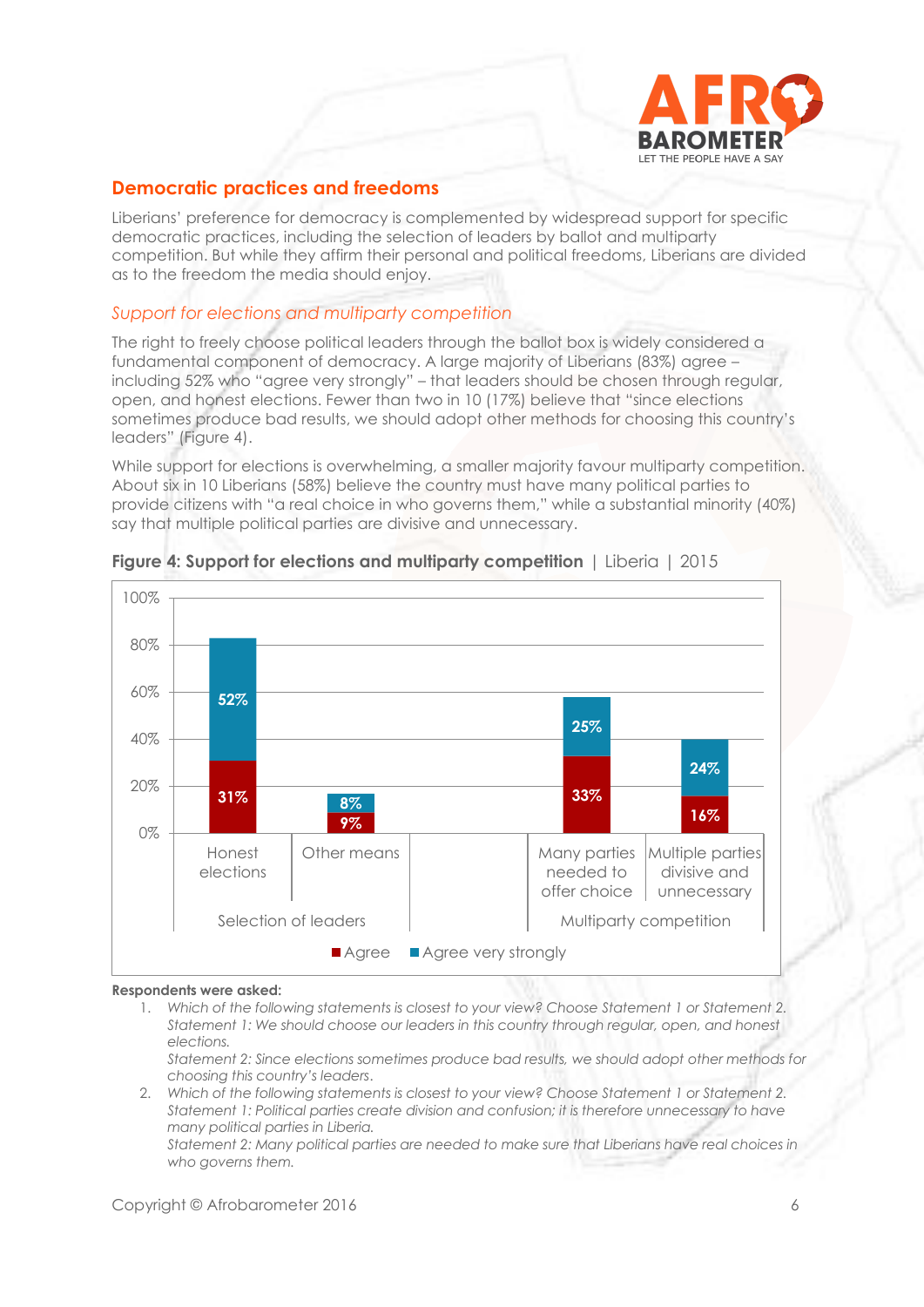

# *Personal and media freedoms*

Among individual rights guaranteed by the Universal Declaration on Human Rights and the International Covenant on Civil and Political Rights are the freedoms to say what you think, to associate with whom you wish, and to vote without undue pressure or constraint.

The general conviction among Liberians is that citizens are assured of these rights. Large majorities say they are "somewhat free" or "completely free" to vote for the candidate of their choice without feeling pressured (91%), to join any political organisation (90%), and to express their opinions (82%) (Figure 5).

About one in six citizens (16%) say they are "not very free" or "not at all free" to say what they think – an assessment in line with a strong feeling (mentioned by 55% of respondents) that Liberians "often" or "always" have to be careful about what they say about politics.



**Figure 5: Personal freedoms** | Liberia | 2015

**Respondents were asked:** *In this country, how free are you: (a) To say what you think? (b)* To join any political organisation you want? (c) To choose who to vote for without feeling pressured?

Liberians are evenly divided in their opinions on whether the news media should be free from government interference: About half (49%) "agree" or "agree very strongly" that the news media should have the right to publish any views and ideas without government control, while the other half (50%) say the government should be able to prevent publications that it considers harmful to society.

Even so, three-fourths (77%) of respondents "agree" or "agree very strongly" that the media should constantly investigate and report on government mistakes and corruption. Only about one-fifth (22%) think that too much reporting on negative events harms the country (Figure 6).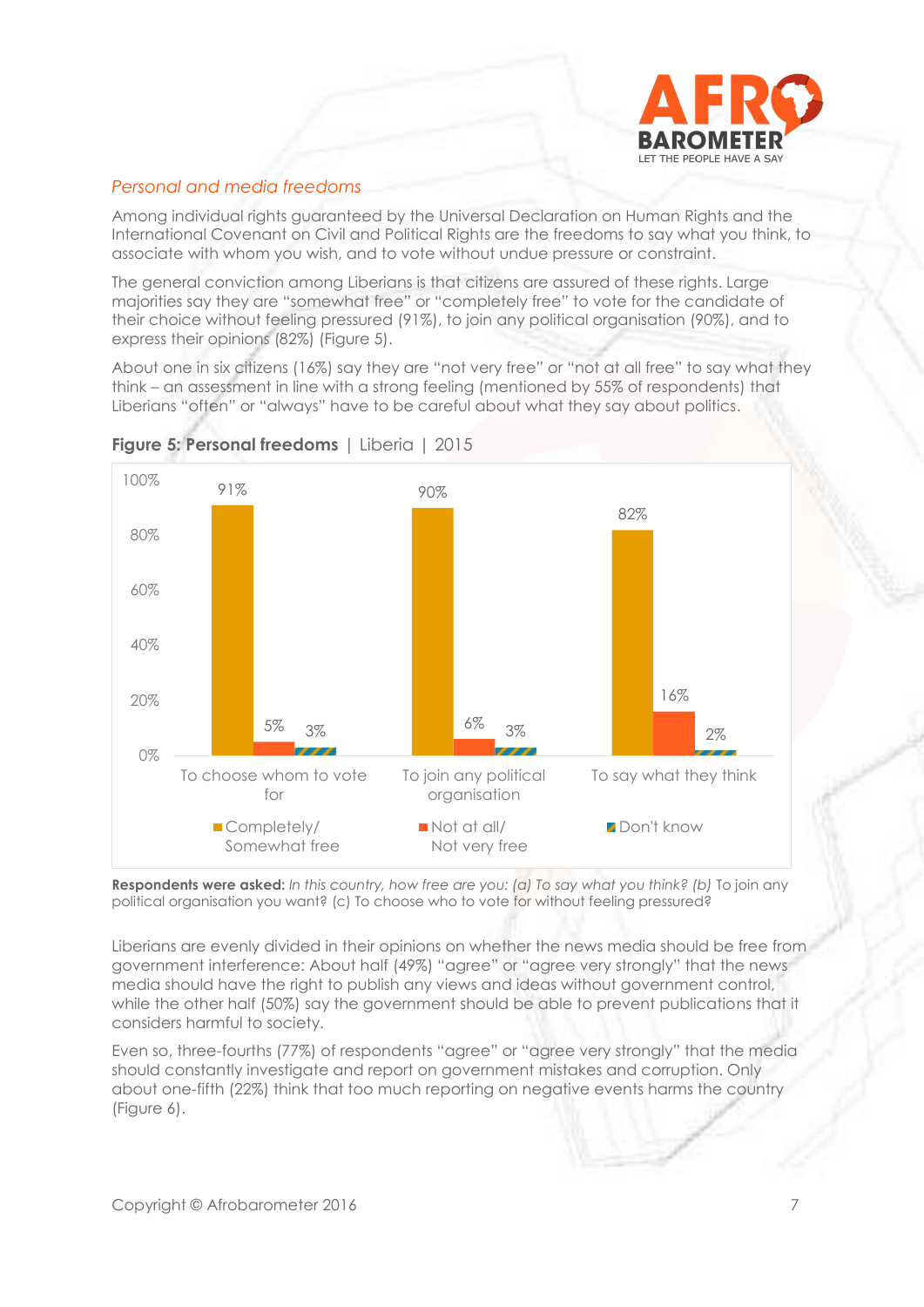

#### **Figure 6: Media freedom and watchdog role** | Liberia | 2015



#### **Respondents were asked:**

*1. Which of the following statements is closest to your view? Choose Statement 1 or Statement 2. Statement 1: The media should have the right to publish any views and ideas without government control.* 

*Statement 2: The government should have the right to prevent the media from publishing things that it considers harmful to society.*

*2. Which of the following statements is closest to your view? Choose Statement 1 or Statement 2. Statement 1: The news media should constantly investigate and report on government mistakes and corruption.*

*Statement 2: Too much reporting on negative events, like government mistakes and corruption, only harms the country.* 

Public support for media freedom from government control dropped sharply, by 28 percentage points, between 2008 and 2015, while support for the media's watchdog role remained stable (Table 3). Support for elections as the best way to choose leaders declined slightly (by 5 percentage points) over the same period, while the preference for multiparty competition and perceptions of personal freedoms (of speech, association, and vote choice) showed little change.

#### **Table 3: Trends in democratic practices and freedoms** | Liberia | 2008-2015

|                                                             | 2008 | 2012 | 2015 | <b>Change</b><br>$(2008 - 2015)$ |
|-------------------------------------------------------------|------|------|------|----------------------------------|
| Choose leaders through elections                            | 88%  | 92%  | 83%  | $-5%$                            |
| Many parties needed for real choice                         | 60%  | 69%  | 58%  | $-2%$                            |
| Completely/somewhat free to choose whom to vote for         | 94%  | 97%  | 91%  | $-3%$                            |
| Completely/somewhat free to join any political organisation | 88%  | 92%  | 90%  | $+2%$                            |
| Completely/somewhat free to say what you think              | 85%  | 87%  | 82%  | $-3%$                            |
| Media should be free of government control                  | 77%  | 47%  | 49%  | $-28%$                           |
| Media should report on government mistakes and corruption   | 77%  | 77%  | 77%  | 0                                |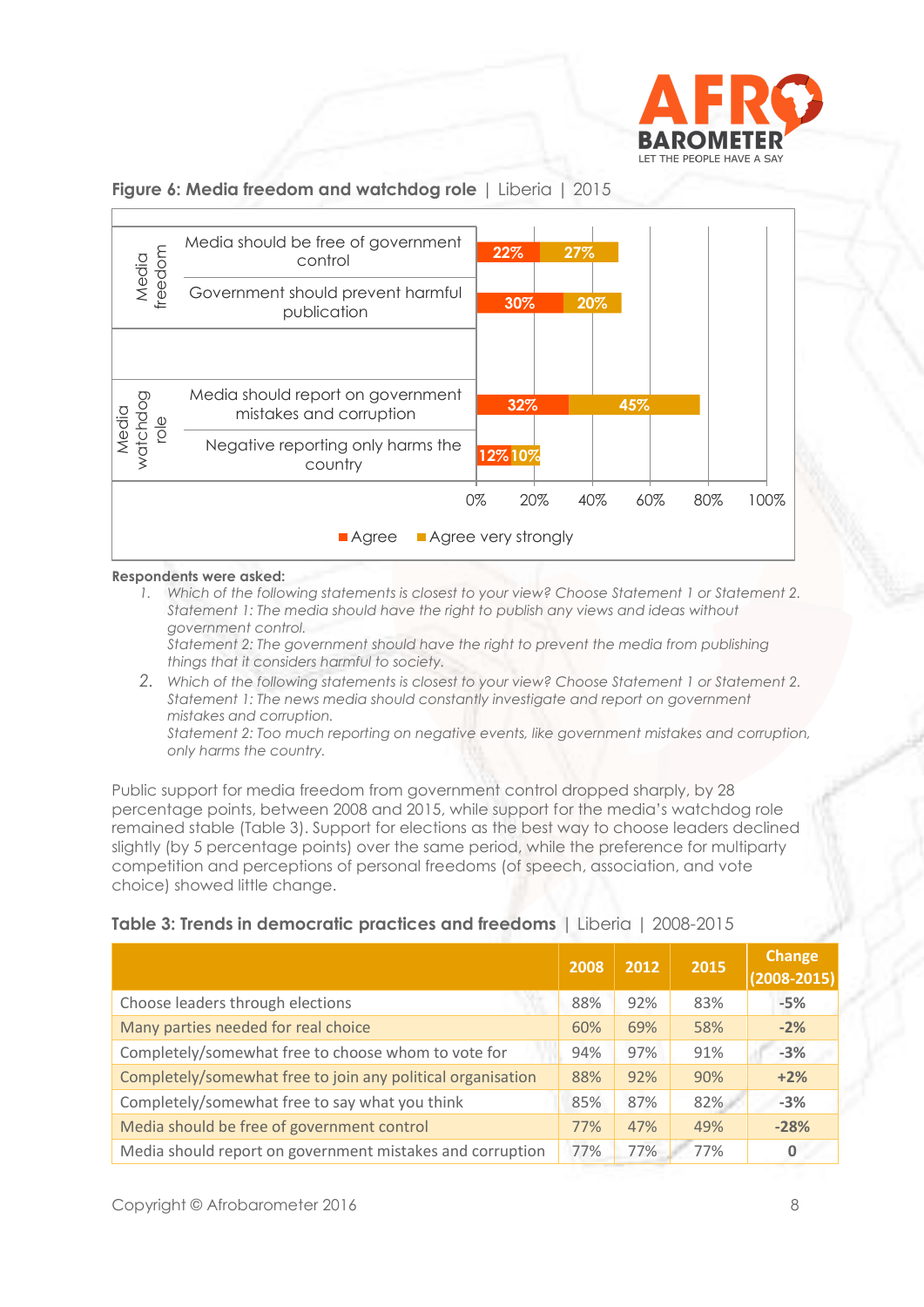

# **Supply of democracy**

Afrobarometer measures a country's supply of democracy by asking citizens how much of a democracy they think their country is and how satisfied they are with the way democracy is working in their country. While not part of the "supply of democracy" measure, citizens' perceptions of their most recent national elections can also shed light on how they feel about their democracy.

#### *Freedom and fairness of national elections*

Liberians offer mixed reviews of the quality of their recent elections. When asked about the freeness and fairness of the last national elections (held in 2011), 54% say they were "completely free and fair" or "free and fair, but with minor problems," while nearly four in 10 (38%) describe them as "not free and fair" or "free and fair with major problems." With respect to special senatorial elections in 2014, a much higher percentage (78%) see them as generally free and fair (Figure 7).





#### **Respondents were asked:**

- 1. *On the whole, how would you rate the freeness and fairness of the last national election, held in 2011?*
- 2. *On the whole, how would you rate the freeness and fairness of the special senatorial elections held in 2014?*

#### *Extent of democracy*

Only a slight majority (53%) of Liberians believe the country is "a full democracy" or "a democracy with minor problems." Nearly four in 10 Liberians (38%) think the country is "not a democracy" or is "a democracy with major problems" (Figure 8).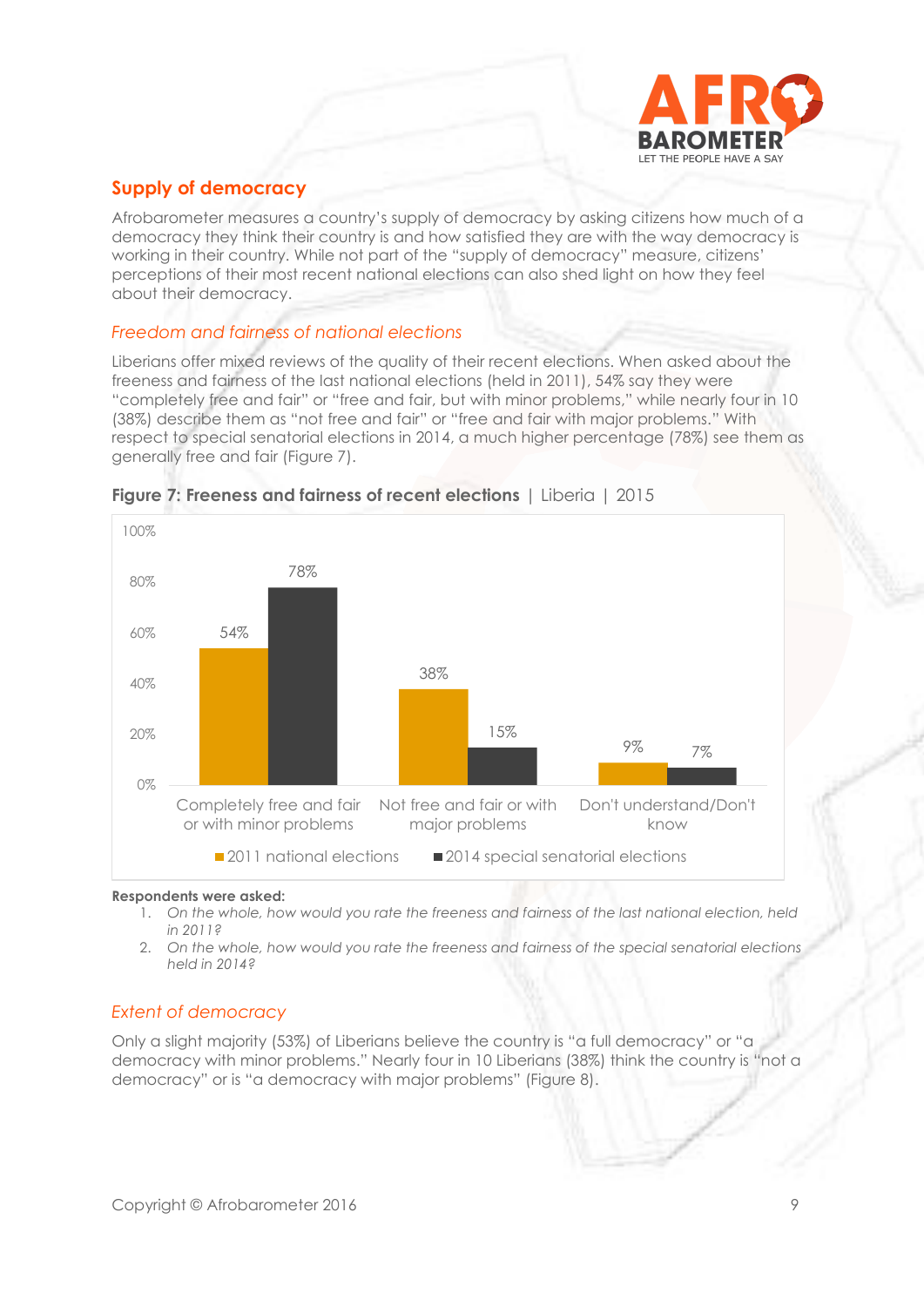





**Respondents were asked:** *In your opinion, how much of a democracy is Liberia today?*

# *Satisfaction with the way democracy works*

Despite their support for democracy in general, fully half (50%) of Liberians say they are "not at all satisfied" or "not very satisfied" with the way democracy works in their country. Only a minority (43%) say they are "very" or "fairly" satisfied (Figure 9).



#### **Figure 9: Satisfaction with democracy | Liberia | 2015**

**Respondents were asked:** *Overall, how satisfied are you with the way democracy works in Liberia?*

Older Liberians are more critical of the country's democracy than their younger compatriots: Citizens above age 60 are less likely to see Liberia as a democracy (43% vs. 54% on average for younger citizens) and to express satisfaction with the way democracy is working (27% vs.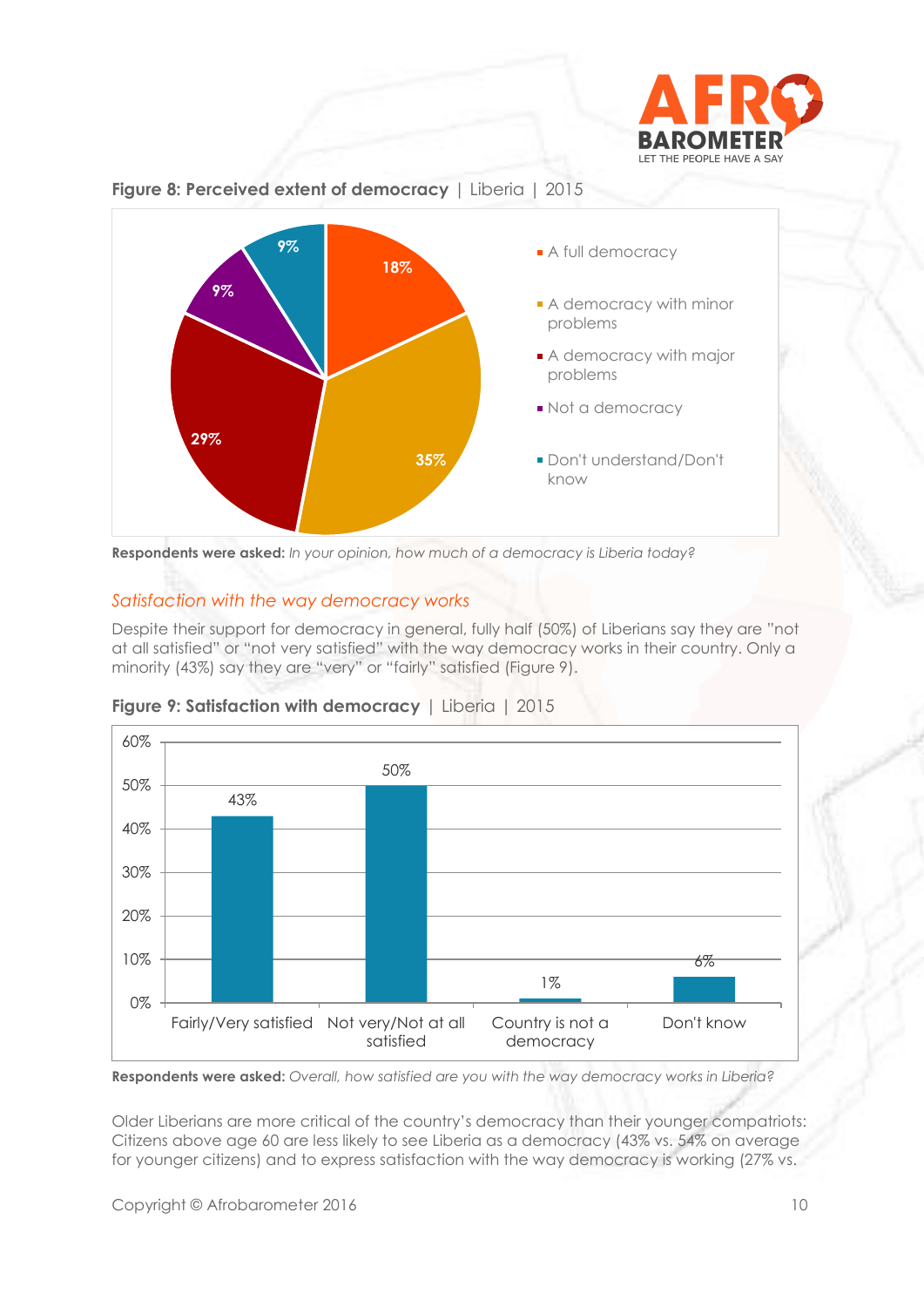

44%) (Table 4). Likewise, respondents with no formal education are less likely than educated citizens to see the country as a democracy (45% vs. 54%). However, rural residents (56%) are somewhat more positive than urbanites (49%) in their view of the country's status as a democracy.

**Table 4: Extent of and satisfaction with democracy** | by urban-rural residence, gender, age, and education | Liberia | 2015

|                              | <b>Full democracy or with</b><br>minor problems | <b>Very or fairly satisfied</b><br>with democracy |
|------------------------------|-------------------------------------------------|---------------------------------------------------|
| Urban                        | 49%                                             | 42%                                               |
| Rural                        | 56%                                             | 45%                                               |
| Male                         | 54%                                             | 45%                                               |
| Female                       | 51%                                             | 41%                                               |
| Youth (18-35 years)          | 51%                                             | 41%                                               |
| Adults (36-60 years)         | 56%                                             | 47%                                               |
| Senior citizens (61+ years)  | 43%                                             | 27%                                               |
| No formal education          | 45%                                             | 43%                                               |
| Primary education            | 54%                                             | 40%                                               |
| Secondary/tertiary education | 54%                                             | 45%                                               |

**Respondents were asked:**

*1. In your opinion, how much of a democracy is Liberia today?*

*2. Overall, how satisfied are you with the way democracy works in Liberia?*

Over time, citizens' perceptions of the extent of democracy in Liberia and their satisfaction with how their democracy is working increased between 2008 and 2012, then declined significantly (Table 5). Assessments of Liberia as "a full democracy" or "a democracy with minor problems" decreased by 9 percentage points over the eight-year period, including a 17-percentage-point drop since 2012. Similarly, satisfaction with the way democracy works in Liberia went down by 7 percentage points between 2008 and 2015, including a 16 percentage-point plunge since 2012.

# **Table 5: Trends in extent of and satisfaction with democracy** | Liberia | 2008-2015

|                                                          | 2008 | 2012 | 2015 | <b>Change</b><br>2008-2015 |
|----------------------------------------------------------|------|------|------|----------------------------|
| Country a full democracy/a democracy with minor problems | 62%  | 70%  | 53%  | $-9%$                      |
| Fairly/Very satisfied with democracy                     | 50%  | 59%  | 43%  | $-7%$                      |

**Respondents were asked:**

*1. In your opinion, how much of a democracy is Liberia today?*

*2. Overall, how satisfied are you with the way democracy works in Liberia?*

# *Measuring supply of democracy*

Combining perceived extent of democracy and satisfaction with democracy to measure the supply of democracy in the country, 35% of Liberians both see their country as a democracy (a "full democracy" or one with minor problems) and are "fairly" or "very" satisfied with the way democracy is working. This matches the average among 36 surveyed countries (Figure 10).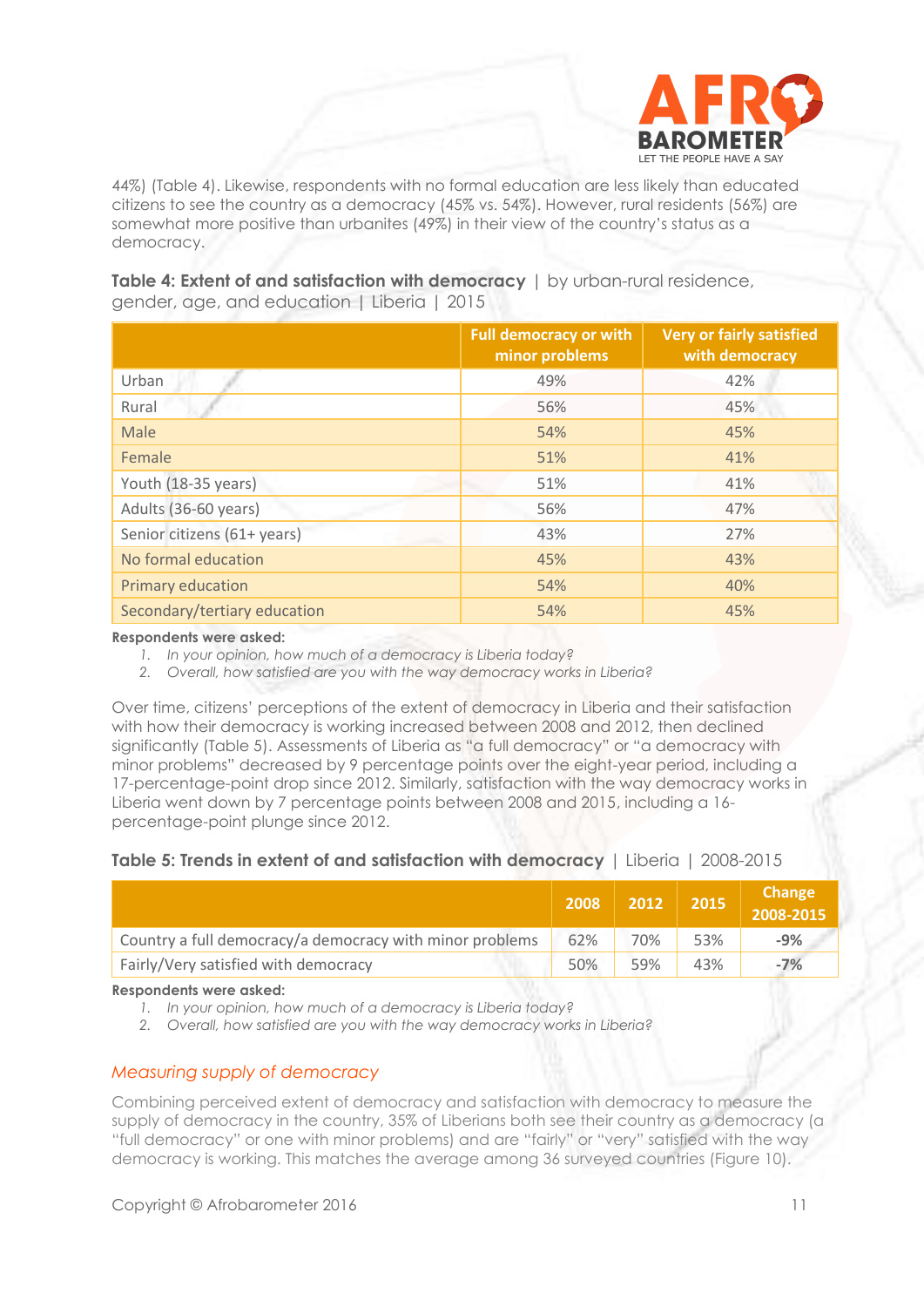



**Figure 10: Supply of democracy** | 36 countries | 2015

*Figure shows proportion of respondents who both see their country as a democracy and are "fairly" or "very" satisfied with the way democracy is working.*

# **Trends in demand for and supply of democracy**

As depicted in Figure 11, both demand for and supply of democracy in Liberia increased between surveys in 2008 and 2012, then declined even more significantly. Over the eightyear period, demand dropped by 12 percentage points, while the decline in supply was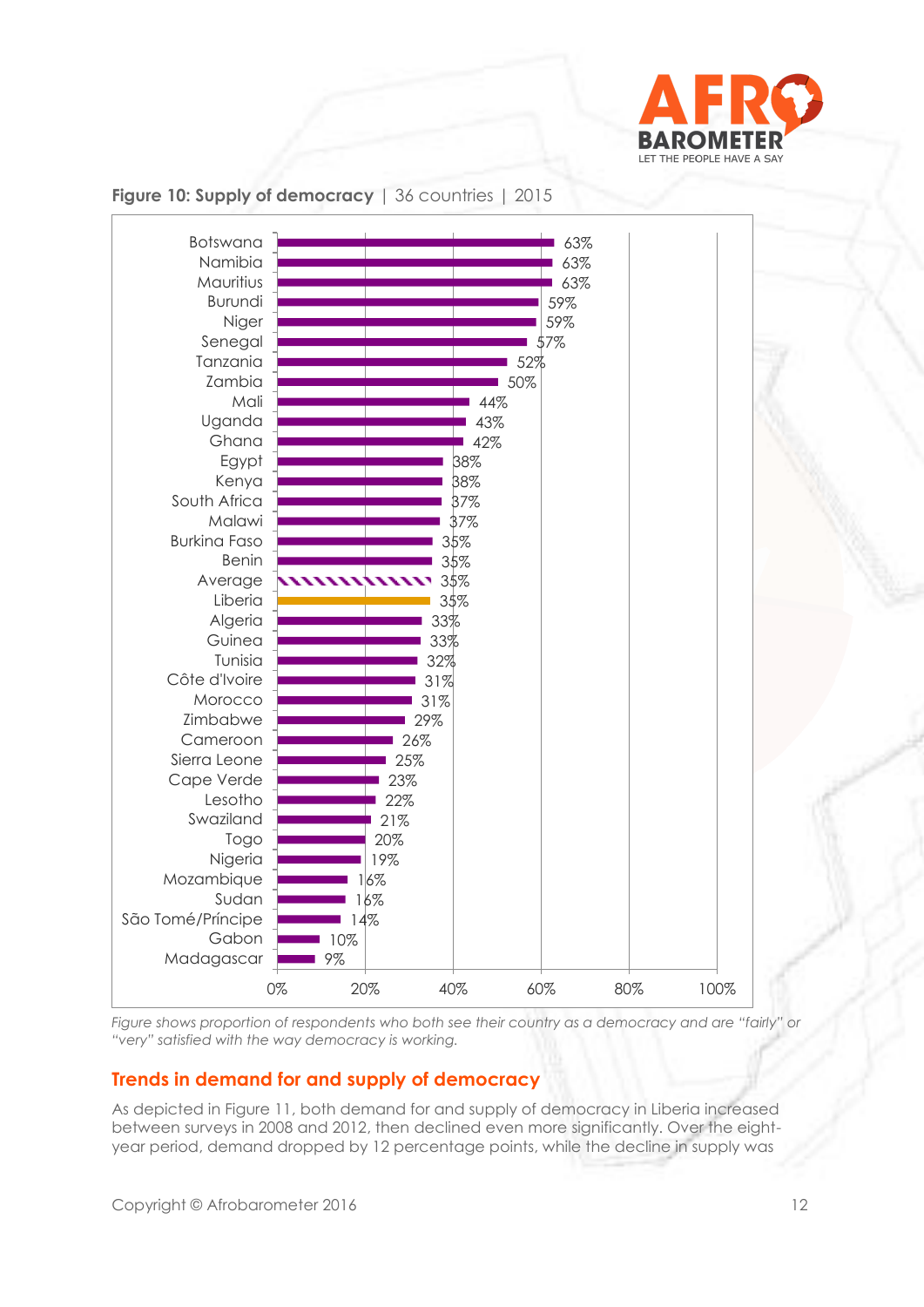

marginal (2 percentage points). As a result, whereas demand had exceeded supply in previous survey rounds, the two are fairl close in 2015.



**Figure 11: Trends in demand for and supply of democracy** | Liberia | 2008-2015

*Figure shows proportion of respondents who both prefer democracy and reject all three nondemocratic alternatives (demand for democracy) and proportion who both see their country as a democracy and are "fairly" or "very" satisfied with the way democracy is working (supply of democracy).*

# **Conclusion**

While majorities of Liberians support democracy, elections, and multiparty competition and reject non-democratic regimes, their overall demand for democracy is weaker than in most other African countries surveyed in 2014/2015. This reflects their comparatively weak opposition (by 60% of respondents) to military rule, particularly among urban and younger citizens.

Liberians appear to feel secure in their political freedoms and favour an aggressive "watchdog" media, but citizens are evenly divided as to whether the media should be free from government interference.

As Liberians approach an important electoral transition, they are quite critical of the extent and and state of the control of the control of the control of the control of the control of the control of the control of the control of the control of the control of the control of the control of the control of the contro of their

> To further explore this data, please visit Afrobarometer's online data analysis facility at www.afrobarometer.org/online-data-analysis.

democracy: Only about half consider their country a democracy, and just as many are dissatisfied with the way it is functioning.